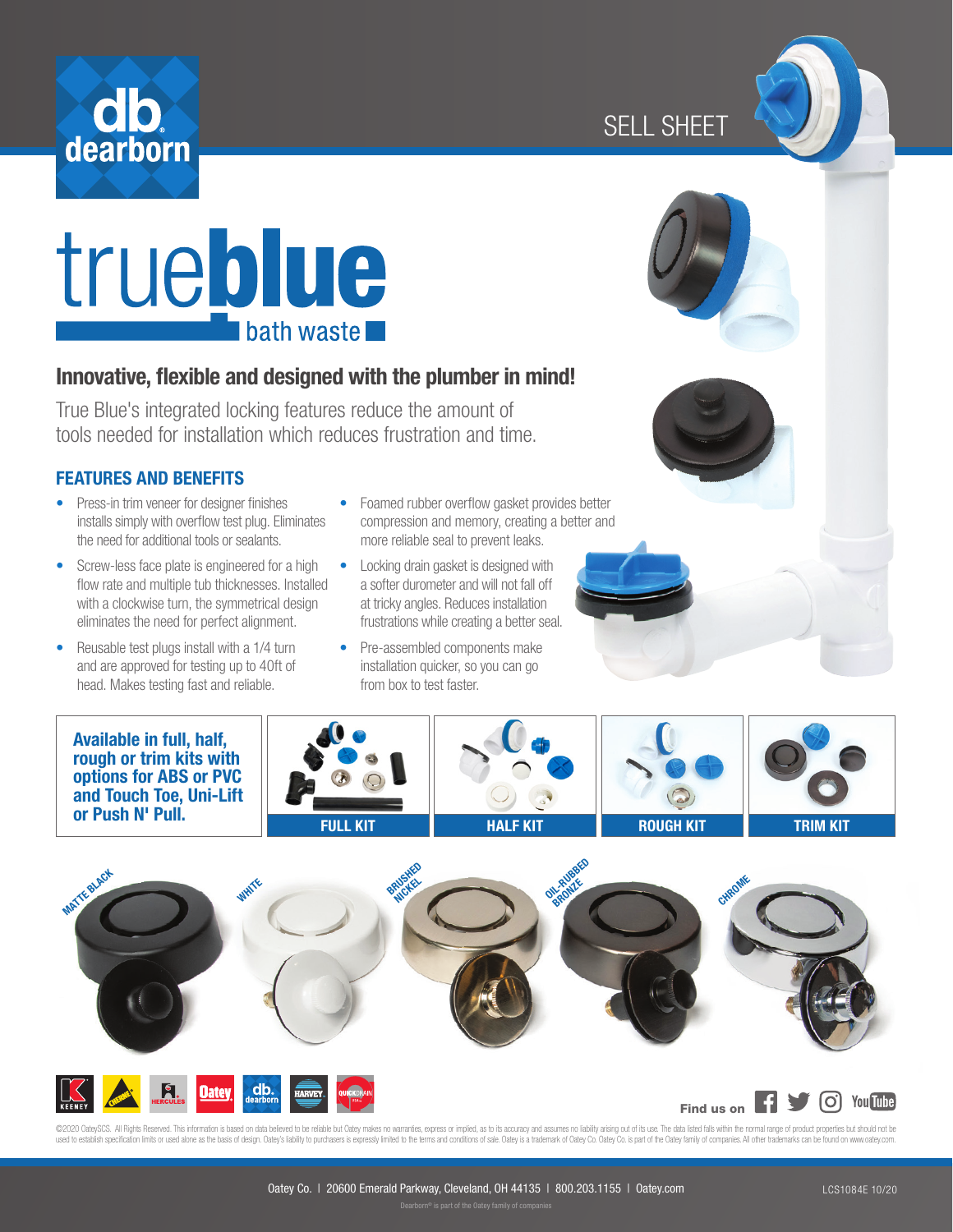#### **PVC**

| Part#          | <b>Kit Type</b> | <b>Stopper Style</b> | <b>Finish</b>         | <b>Test Plug Included</b> | <b>Spud Material</b> |
|----------------|-----------------|----------------------|-----------------------|---------------------------|----------------------|
| P9840CP        | <b>FULL</b>     | PUSH N' PULL         | CHROME                | <b>YES</b>                | <b>BRASS</b>         |
| P9840BN        | <b>FULL</b>     | PUSH N' PULL         | <b>BRUSHED NICKEL</b> | <b>YES</b>                | <b>BRASS</b>         |
| P9840RB        | <b>FULL</b>     | PUSH N' PULL         | OIL RUBBED BRONZE     | <b>YES</b>                | <b>BRASS</b>         |
| <b>P9850CP</b> | <b>FULL</b>     | <b>TOUCH TOE</b>     | <b>CHROME</b>         | <b>YES</b>                | <b>BRASS</b>         |
| P9850BN        | <b>FULL</b>     | TOUCH TOE            | <b>BRUSHED NICKEL</b> | <b>YES</b>                | <b>BRASS</b>         |
| <b>P9850RB</b> | <b>FULL</b>     | <b>TOUCH TOE</b>     | OIL RUBBED BRONZE     | <b>YES</b>                | <b>BRASS</b>         |
| P9860CP        | <b>FULL</b>     | <b>UNI-LIFT</b>      | CHROME                | <b>YES</b>                | <b>BRASS</b>         |
| P9860BN        | <b>FULL</b>     | UNI-LIFT             | <b>BRUSHED NICKEL</b> | <b>YES</b>                | <b>BRASS</b>         |
| P9860RB        | <b>FULL</b>     | UNI-LIFT             | OIL RUBBED BRONZE     | <b>YES</b>                | <b>BRASS</b>         |
| P9940          | <b>HALF</b>     | PUSH N' PULL         | CHROME                | N <sub>O</sub>            | <b>BRASS</b>         |
| P9940CP        | <b>HALF</b>     | PUSH N' PULL         | CHROME                | <b>YES</b>                | <b>BRASS</b>         |
| P9940BN        | <b>HALF</b>     | PUSH N' PULL         | <b>BRUSHED NICKEL</b> | <b>YES</b>                | <b>BRASS</b>         |
| P9940RB        | <b>HALF</b>     | PUSH N' PULL         | OIL RUBBED BRONZE     | <b>YES</b>                | <b>BRASS</b>         |
| P9940WH        | <b>HALF</b>     | PUSH N' PULL         | <b>WHITE</b>          | <b>YES</b>                | <b>BRASS</b>         |
| P9940MB        | <b>HALF</b>     | PUSH N' PULL         | <b>MATTE BLACK</b>    | <b>YES</b>                | <b>BRASS</b>         |
| P9950          | <b>HALF</b>     | TOUCH TOE            | CHROME                | N <sub>O</sub>            | <b>BRASS</b>         |
| P9950CP        | <b>HALF</b>     | TOUCH TOE            | CHROME                | <b>YES</b>                | <b>BRASS</b>         |
| P9950BN        | <b>HALF</b>     | TOUCH TOE            | <b>BRUSHED NICKEL</b> | <b>YES</b>                | <b>BRASS</b>         |
| P9950RB        | <b>HALF</b>     | TOUCH TOE            | OIL RUBBED BRONZE     | <b>YES</b>                | <b>BRASS</b>         |
| P9950WH        | <b>HALF</b>     | <b>TOUCH TOE</b>     | <b>WHITE</b>          | <b>YES</b>                | <b>BRASS</b>         |
| P9950MB        | <b>HALF</b>     | TOUCH TOE            | <b>MATTE BLACK</b>    | <b>YES</b>                | <b>BRASS</b>         |
| P9960          | <b>HALF</b>     | UNI-LIFT             | CHROME                | N <sub>O</sub>            | <b>BRASS</b>         |
| P9960CP        | <b>HALF</b>     | UNI-LIFT             | CHROME                | <b>YES</b>                | <b>BRASS</b>         |
| P9960CPZ       | <b>HALF</b>     | UNI-LIFT             | CHROME                | <b>YES</b>                | ZINC                 |
| P9960BN        | <b>HALF</b>     | UNI-LIFT             | <b>BRUSHED NICKEL</b> | <b>YES</b>                | <b>BRASS</b>         |
| P9960RB        | <b>HALF</b>     | <b>UNI-LIFT</b>      | OIL RUBBED BRONZE     | <b>YES</b>                | <b>BRASS</b>         |
| P9960WH        | <b>HALF</b>     | <b>UNI-LIFT</b>      | <b>WHITE</b>          | <b>YES</b>                | <b>BRASS</b>         |
| P9960MB        | <b>HALF</b>     | UNI-LIFT             | <b>MATTE BLACK</b>    | <b>YES</b>                | <b>BRASS</b>         |
| P9970          | <b>ROUGH</b>    | N/A                  | CHROME                | N <sub>O</sub>            | <b>BRASS</b>         |
| P9975          | <b>ROUGH</b>    | N/A                  | CHROME                | <b>YES</b>                | <b>BRASS</b>         |
| P9975Z         | <b>ROUGH</b>    | N/A                  | CHROME                | <b>YES</b>                | ZINC                 |

To order designer finish full and half kits with finished drain spud, add "PS" to end of the product number: i.e. P9960BNPS Available in BN, ORB, WH and MB Finishes

# ABS

| Part#          | <b>Kit Type</b> | <b>Stopper Style</b> | <b>Finish</b>         | <b>Test Plug Included</b> | <b>Spud Material</b> |
|----------------|-----------------|----------------------|-----------------------|---------------------------|----------------------|
| A9840CP        | <b>FULL</b>     | PUSH N' PULL         | <b>CHROME</b>         | <b>YES</b>                | <b>BRASS</b>         |
| <b>A9840BN</b> | <b>FULL</b>     | PUSH N' PULL         | <b>BRUSHED NICKEL</b> | <b>YES</b>                | <b>BRASS</b>         |
| A9840RB        | <b>FULL</b>     | PUSH N' PULL         | OIL RUBBED BRONZE     | <b>YES</b>                | <b>BRASS</b>         |
| A9850CP        | <b>FULL</b>     | <b>TOUCH TOE</b>     | CHROME                | <b>YES</b>                | <b>BRASS</b>         |
| <b>A9850BN</b> | <b>FULL</b>     | <b>TOUCH TOE</b>     | <b>BRUSHED NICKEL</b> | <b>YES</b>                | <b>BRASS</b>         |
| A9850RB        | <b>FULL</b>     | TOUCH TOE            | OIL RUBBED BRONZE     | <b>YES</b>                | <b>BRASS</b>         |
| A9860CP        | <b>FULL</b>     | UNI-LIFT             | <b>CHROME</b>         | <b>YES</b>                | <b>BRASS</b>         |
| <b>A9860BN</b> | <b>FULL</b>     | UNI-LIFT             | <b>BRUSHED NICKEL</b> | <b>YES</b>                | <b>BRASS</b>         |
| <b>A9860RB</b> | <b>FULL</b>     | UNI-LIFT             | OIL RUBBED BRONZE     | <b>YES</b>                | <b>BRASS</b>         |
| A9940          | <b>HALF</b>     | PUSH N' PULL         | CHROME                | N <sub>0</sub>            | <b>BRASS</b>         |
| A9940CP        | <b>HALF</b>     | PUSH N' PULL         | CHROME                | <b>YES</b>                | <b>BRASS</b>         |
| A9940BN        | <b>HALF</b>     | PUSH N' PULL         | <b>BRUSHED NICKEL</b> | <b>YES</b>                | <b>BRASS</b>         |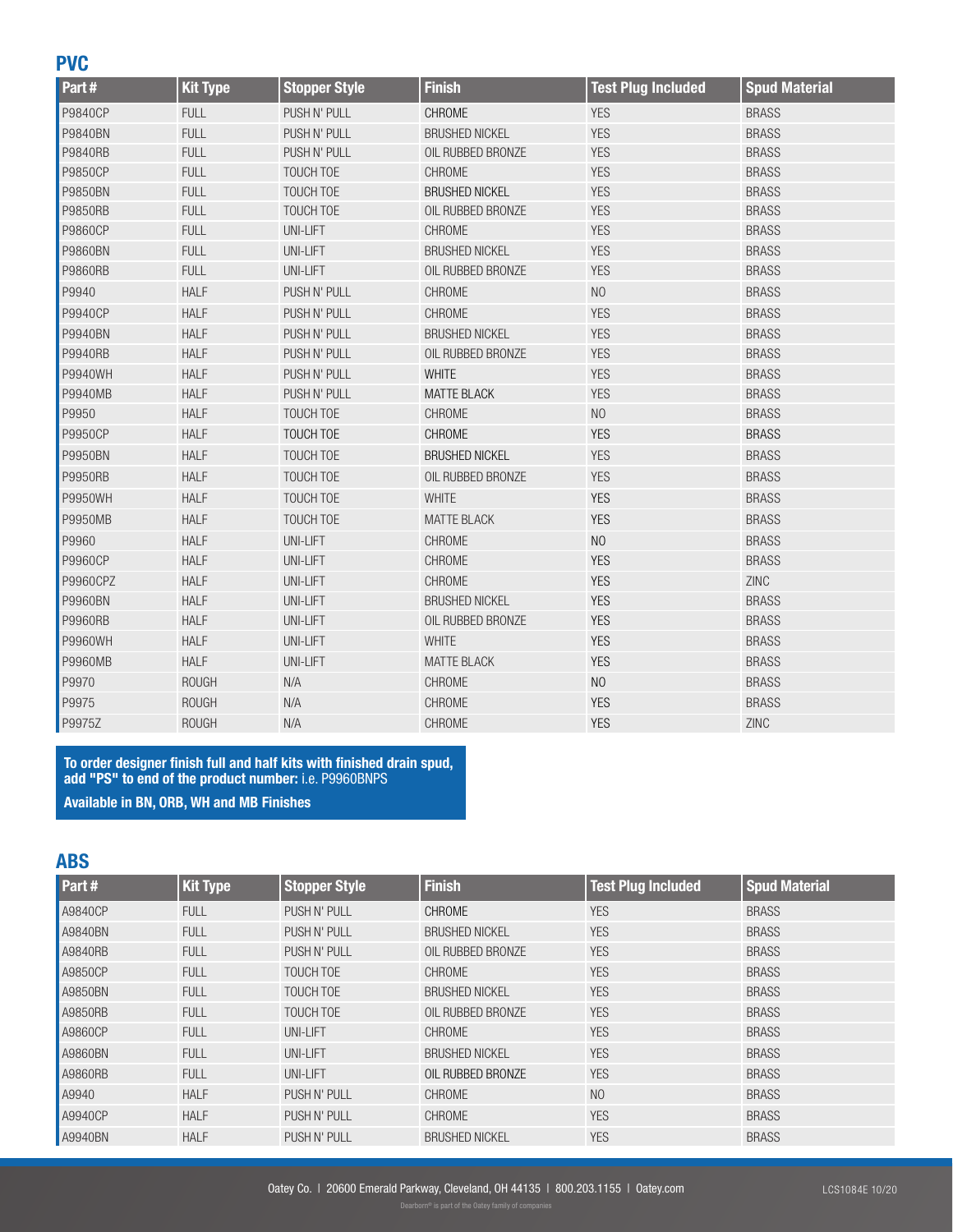# ABS (continued)

| Part#    | <b>Kit Type</b> | <b>Stopper Style</b> | <b>Finish</b>         | <b>Test Plug Included</b> | <b>Spud Material</b> |
|----------|-----------------|----------------------|-----------------------|---------------------------|----------------------|
| A9940RB  | <b>HALF</b>     | PUSH N' PULL         | OIL RUBBED BRONZE     | <b>YES</b>                | <b>BRASS</b>         |
| A9940WH  | <b>HALF</b>     | PUSH N' PULL         | <b>WHITE</b>          | <b>YES</b>                | <b>BRASS</b>         |
| A9940MB  | <b>HALF</b>     | PUSH N' PULL         | <b>MATTE BLACK</b>    | <b>YES</b>                | <b>BRASS</b>         |
| A9950    | <b>HALF</b>     | TOUCH TOE            | <b>CHROME</b>         | N <sub>O</sub>            | <b>BRASS</b>         |
| A9950CP  | <b>HALF</b>     | TOUCH TOE            | <b>CHROME</b>         | <b>YES</b>                | <b>BRASS</b>         |
| A9950BN  | <b>HALF</b>     | TOUCH TOE            | <b>BRUSHED NICKEL</b> | <b>YES</b>                | <b>BRASS</b>         |
| A9950RB  | <b>HALF</b>     | TOUCH TOE            | OIL RUBBED BRONZE     | <b>YES</b>                | <b>BRASS</b>         |
| A9950WH  | <b>HALF</b>     | TOUCH TOE            | <b>WHITE</b>          | <b>YES</b>                | <b>BRASS</b>         |
| A9950MB  | <b>HALF</b>     | TOUCH TOE            | <b>MATTE BLACK</b>    | <b>YES</b>                | <b>BRASS</b>         |
| A9960    | <b>HALF</b>     | UNI-LIFT             | CHROME                | N <sub>O</sub>            | <b>BRASS</b>         |
| A9960CP  | <b>HALF</b>     | UNI-LIFT             | <b>CHROME</b>         | <b>YES</b>                | <b>BRASS</b>         |
| A9960CPZ | <b>HALF</b>     | UNI-LIFT             | <b>CHROME</b>         | <b>YES</b>                | ZINC                 |
| A9960BN  | <b>HALF</b>     | UNI-LIFT             | <b>BRUSHED NICKEL</b> | <b>YES</b>                | <b>BRASS</b>         |
| A9960RB  | <b>HALF</b>     | UNI-LIFT             | OIL RUBBED BRONZE     | <b>YES</b>                | <b>BRASS</b>         |
| A9960WH  | <b>HALF</b>     | UNI-LIFT             | <b>WHITE</b>          | <b>YES</b>                | <b>BRASS</b>         |
| A9960MB  | <b>HALF</b>     | UNI-LIFT             | <b>MATTE BLACK</b>    | <b>YES</b>                | <b>BRASS</b>         |
| A9970    | <b>ROUGH</b>    | N/A                  | <b>CHROME</b>         | N <sub>O</sub>            | <b>BRASS</b>         |
| A9975    | <b>ROUGH</b>    | N/A                  | <b>CHROME</b>         | <b>YES</b>                | <b>BRASS</b>         |
| A9975Z   | <b>ROUGH</b>    | N/A                  | CHROME                | <b>YES</b>                | <b>ZINC</b>          |

To order designer finish full and half kits with finished drain spud, add "PS" to end of the product number: i.e. A9960BNPS Available in BN, ORB, WH and MB Finishes

#### TRIM KITS

| Part# | <b>Stopper Style</b> | <b>Finish</b>         |
|-------|----------------------|-----------------------|
| K97CP | TOUCH TOE            | <b>CHROME</b>         |
| K97BN | <b>TOUCH TOE</b>     | <b>BRUSHED NICKEL</b> |
| K97RB | TOUCH TOE            | OIL RUBBED BRONZE     |
| K97WH | <b>TOUCH TOE</b>     | <b>WHITE</b>          |
| K97MB | <b>TOUCH TOE</b>     | <b>MATTE BLACK</b>    |
| K98CP | <b>UNI-LIFT</b>      | <b>CHROME</b>         |
| K98BN | UNI-LIFT             | <b>BRUSHED NICKEL</b> |
| K98RB | <b>UNI-LIFT</b>      | OIL RUBBED BRONZE     |

To order designer finish trim kits with finished drain spud, add "PS" to end of the product number: i.e. K98MBPS Available in BN, ORB, WH and MB Finishes

#### Part # | Stopper Style | Finish K98WH UNI-LIFT WHITE K98MB UNI-LIFT MB K99CP PUSH N' PULL CHROME K99BN PUSH N' PULL BRUSHED NICKEL K99RB PUSH N' PULL OIL RUBBED BRONZE K99WH PUSH N' PULL WHITE K99MB PUSH N' PULL MATTE BLACK

# REPLACEMENT PARTS

| Part#  | <b>Component</b>            | <b>Case Pack</b>     |
|--------|-----------------------------|----------------------|
| 4516-1 | <b>BRASS DRAIN SPUD</b>     | 10                   |
| 4516-2 | DRAIN ELBOW GASKET          | 100 (10 PER BAG)     |
| 4516-3 | <b>OVERFLOW WASHER</b>      | 120 (20 PER BAG)     |
| 4516-4 | DRAIN & OVERFLOW TEST PLUGS | 100 (5 EACH PER BAG) |
| 4516-5 | <b>ZINC DRAIN SPUD</b>      | 10                   |
| 4516-6 | TRIM VENEER, BRUSHED NICKEL | 10                   |

| Part#   | <b>Component</b>                                | <b>Case Pack</b> |
|---------|-------------------------------------------------|------------------|
| 4516-7  | TRIM VENEER, OIL RUBBED BRONZE                  | $-10$            |
| 4516-8  | OVERFLOW FACEPLATE, BRUSHED<br><b>NICKEL</b>    | 10               |
| 4516-9  | OVERFLOW FACEPLATE, OIL RUBBED<br><b>BRONZE</b> | 10               |
| 4516-10 | OVERFLOW FACEPLATE, CHROME                      | 10               |